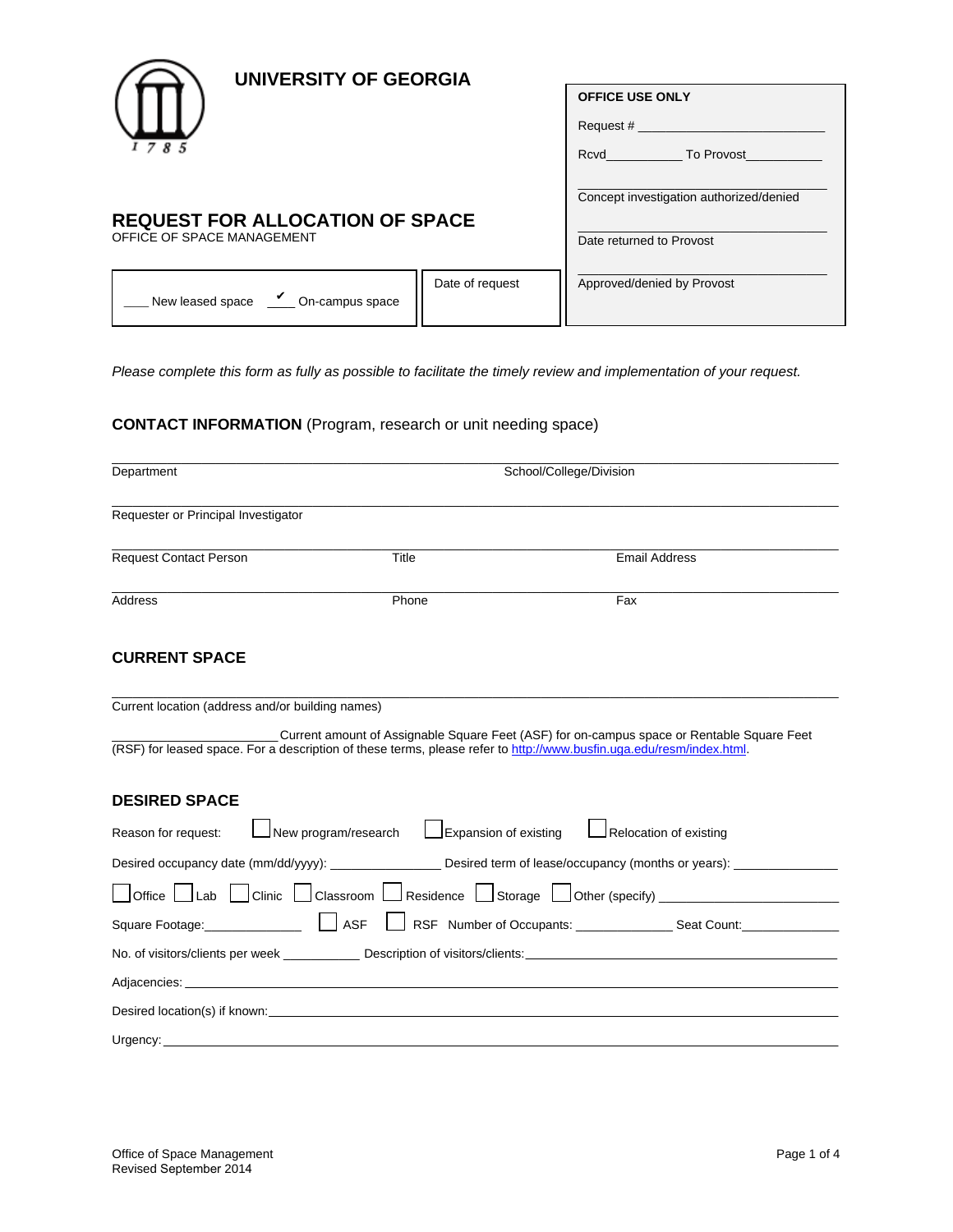## **Special Conditions (if applicable)**

This space will be used for (check all that apply):

Research-related activity Animal treatment, care or housing

Testing, analysis, research or instruction that involves the use of (check all that apply):

| Chemicals, biological agents, recombinant DNA,<br>x-ray or non-ionizing radiation or lasers, pressure<br>vessels, unusual electrical or other health hazards. |                                                                        | standards | Volatile radioactive materials, radioactive gasses<br>or select agents requiring specific security |
|---------------------------------------------------------------------------------------------------------------------------------------------------------------|------------------------------------------------------------------------|-----------|----------------------------------------------------------------------------------------------------|
| This space will (check all that apply):                                                                                                                       |                                                                        |           |                                                                                                    |
| Require fume hoods, biological safety<br>cabinets or similar equipment<br>designed to control contaminants                                                    | Include an industrial<br>shop, paint spray booth<br>or other equipment |           | Generate hazardous waste                                                                           |
| Additional notes on special program needs or conditions:                                                                                                      |                                                                        |           |                                                                                                    |

### **JUSTIFICATION OF NEED**

Why is the new/additional space needed?: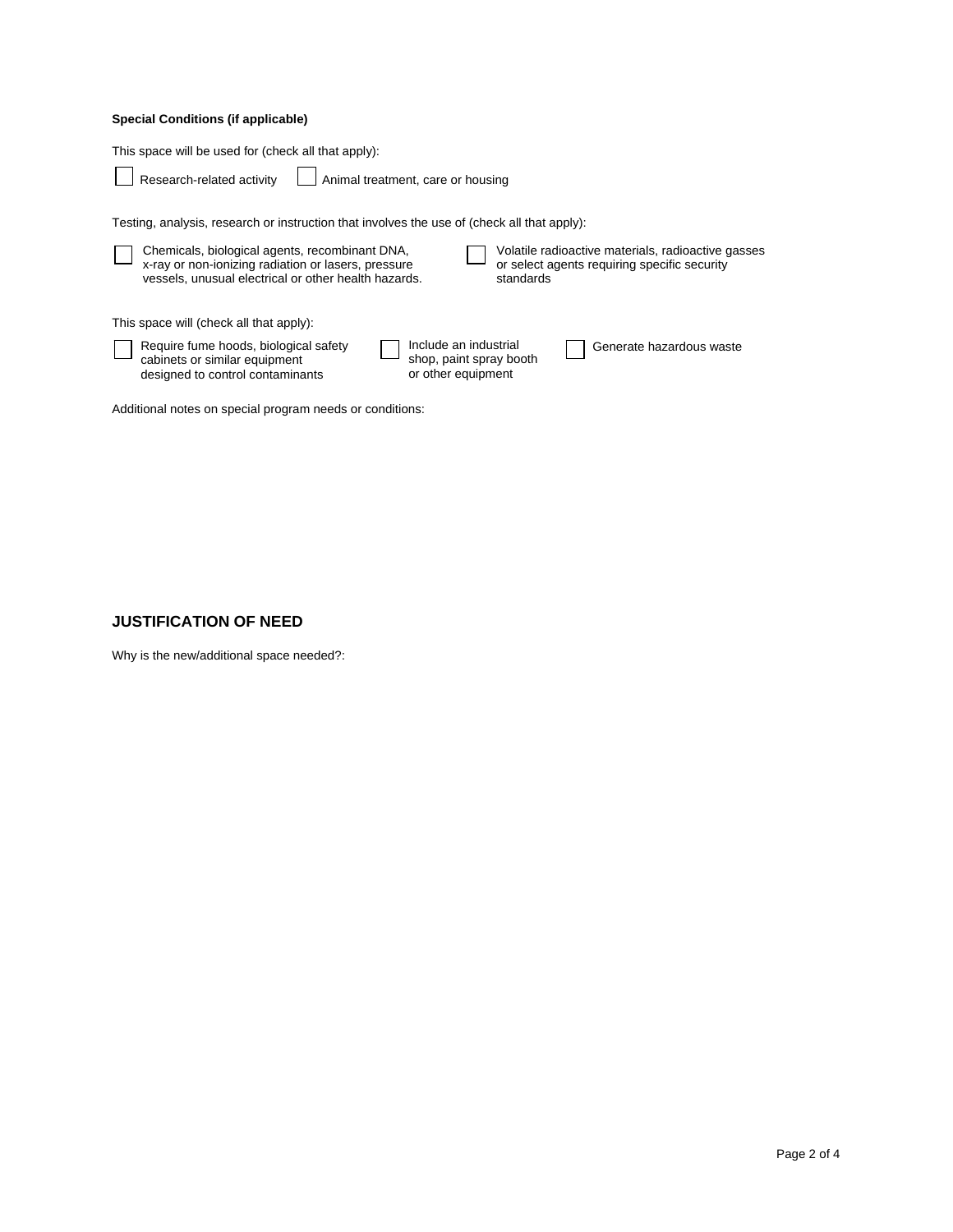# **JUSTIFICATION OF NEED (continued)**

Negative impact if not approved:

Please explain how the request addresses the departmental strategic plan as well as the School/College/Division strategic plan and University of Georgia strategic plan and initiatives:

Comments of persons to whom the desired space is presently assigned (if applicable):